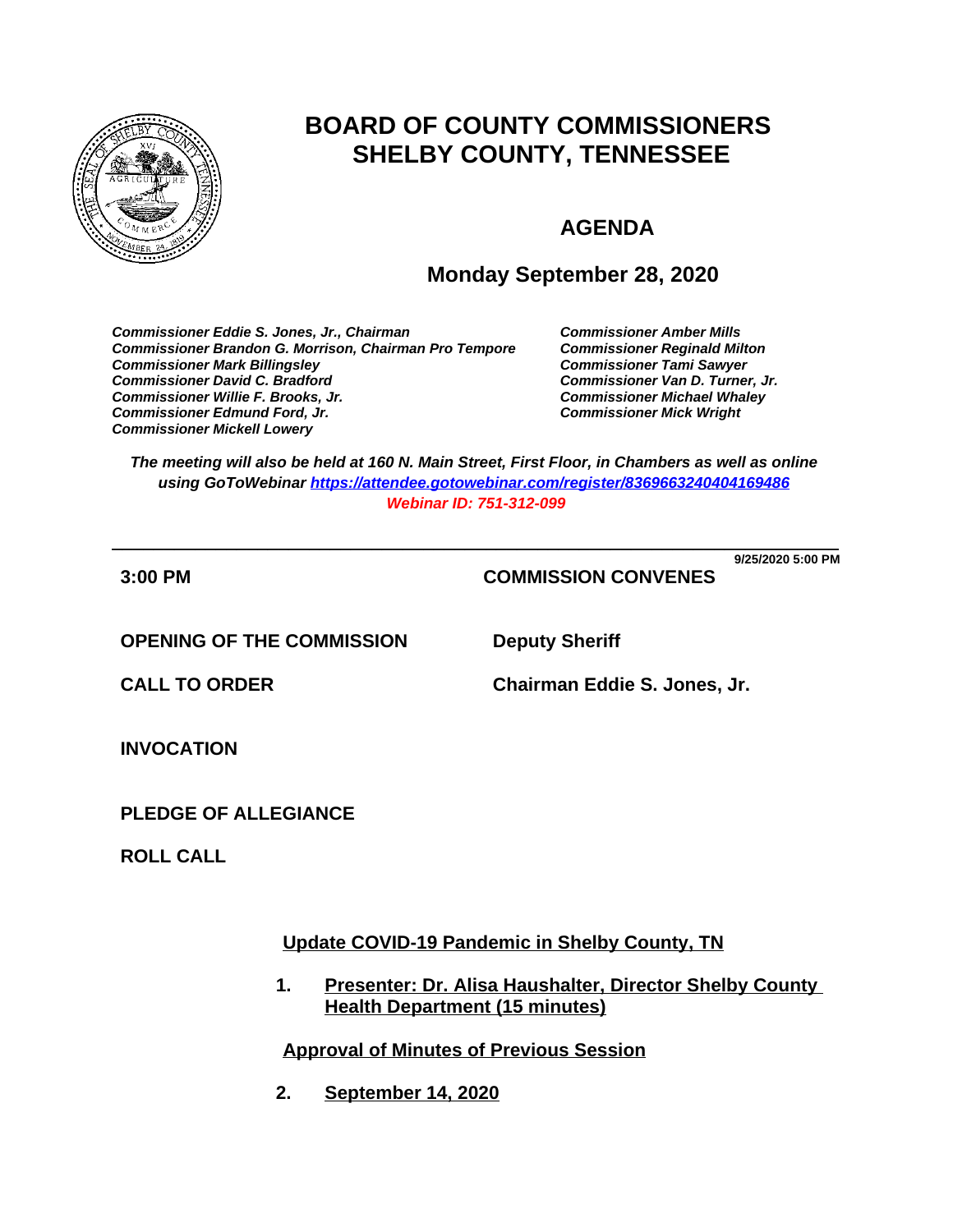## **Announcement for Appearance Cards for Public Speaking/Public Comment Pursuant to Rule # 14(b)**

## *C O N S E N T A G E N D A*

## **Resolutions of Memorial, Sympathy and Commendation**

### **Zoning and Subdivisions**

**BROOKS Chairman, Land Use, Planning, Transportation, and Code Enforcement Committee**

- **3. Resolution approving an Agreement between Shelby County and Rockwood LLC. to secure the public improvements to Cordova Ridge PD 4th Amendment, Phase 12, Parcel IIB (P.D. 09-302 CC) and authorizing the recording of the plat when bonding procedures have been fulfilled. This item is funded by the Developer and does not require expenditure of County General Funds. Sponsored by Commissioner David Bradford.**
- **Code Enforcement Committee 4. Resolution pursuant to Chapter 9.6 of the Unified Development Code of the County of Shelby, and the City of Memphis, Tennessee, granting a Planned Development for land located at 12611 U.S. Highway 64, south side of U.S. Highway 64, just east of Washington Road, known as CASE No. PD 20-06 CO. Sponsored by Commissioner Edmund Ford, Jr.**

**Reports and/or Resolutions for Standing Committees**

**FORD Chairman, Budget and Finance Committee**

**5. Resolution approving contract with Loomis Armored US, LLC, in an annual amount not to exceed \$104,019.72, to provide armored car and safepoint services on behalf of the Shelby County Trustee's Office. Said contract commences upon execution and continues through June 30, 2023, with options to renew for two (2) additional oneyear periods. This item requires expenditure of FY 2021 General Operating Funds in an amount not to exceed \$88,000.00, Enterprise Funds in an amount not to exceed \$15,000.00, and remaining \$1,019.72 from Shelby County Regions balancing account for a total contract amount not to exceed \$104,019.72. Sponsored by Chairman Eddie S. Jones, Jr.**

**BROOKS Chairman, Land Use, Planning, Transportation, and**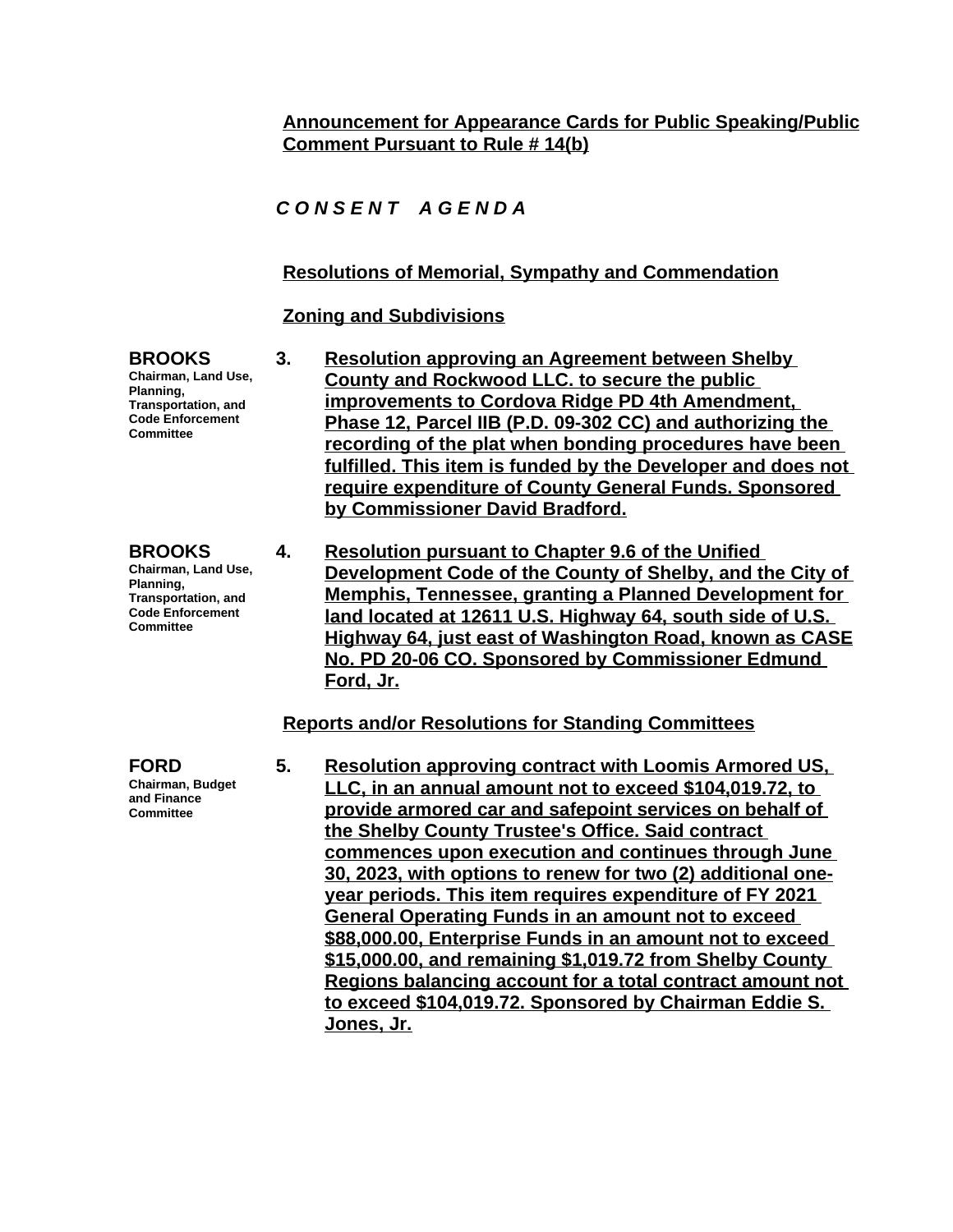**Chairman, Budget and Finance Committee**

**TURNER**

**and Health Committee** **6. Resolution to approve three vendor contracts for services related to the Trustee's Tax Collection System including (1) Tyler Technologies, Inc. in an amount not to exceed \$1,979,517.00 for a Property Tax Payment and Collection System from execution and continuing for a period of twelve (12) months with the option to renew for four additional one-year periods, (2) Bi Solutions, LLC for Data Migration and Application Integration in an amount not to exceed \$259,686.00 from execution through June 30, 2021 with the option to renew for two additional one-year periods, and (3) Risk Analytics, LLC for Project Management and Application Development Services in an amount not to exceed \$596,408.00 from execution through June 30, 2021 with the option to renew for two additional one-year periods, in aggregate for contracts totaling an amount not to exceed \$5,413,367.00 of which an amount not to exceed \$2,696,000.00 will be expended against FY 2021 Capital Improvement Program (CIP) Funds with ongoing General Fund Operating expenditures of \$409,502.00 in FY 2021 through FY 2024. This item requires the appropriation of \$1,398,000.00 and expenditure of FY 2021 CIP Funds in a total amount not to exceed \$2,696,000.00. Sponsored by Chairman Eddie S. Jones, Jr.**

**BRADFORD Chairman, Public Works Committee 7. Resolution approving the Grant of one Permanent Drainage Easement and one Temporary Construction Easement to the City of Memphis across a portion of County owned Real Property, designated for Shelby Farms Park use, for nominal consideration, for storm-water drainage improvements along Raleigh LaGrange Road; and authorizing the Shelby County Mayor to execute the Grant of Easement Document. Sponsored by Commissioner David Bradford and Commissioner Michael Whaley.**

**Chairman, Hospitals 8. Resolution to amend the FY21 Shelby County Operating Budget of the Health Department Health and Promotions Chronic Disease Prevention and Management Service Grant Fund 134-400606 in the amount of \$30,300.00 pursuant to the approval of a State of Tennessee Department of Health Grant agreement for the period of November 1, 2019 through June 30, 2023. This item requires the appropriation and expenditure of FY21 Federal through State Grant Funds in the amount of \$30,300.00. Sponsored by Commissioner Van Turner.**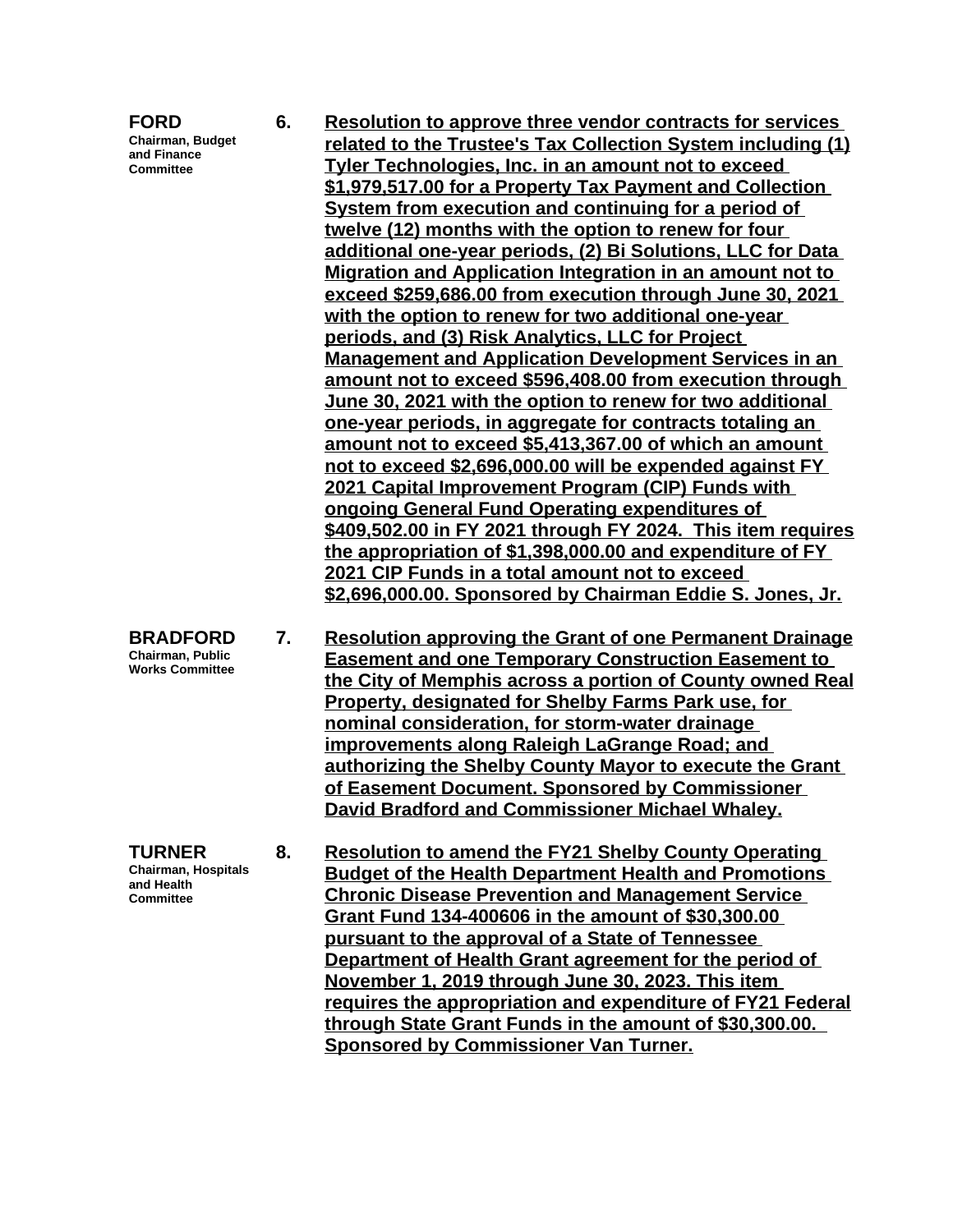**TURNER Chairman, Hospitals and Health Committee 9. Resolution to amend the FY 2021 Capital Improvement Plan (CIP) Budget and to approve a contract with Spaces Group, LLC, A Knoll Dealer, via Cooperative/Piggyback purchase through Omnia Partners to purchase furnishings and related design and installation services for the Shelby County Health Department space located at 1826 Sycamore View for an amount not to exceed \$351,577.72. This item requires the appropriation and expenditure of FY 2021 Capital Investment Program (CIP) Funds in the amount of \$351,577.72. Sponsored by Chairman Eddie Jones and Commissioner Van Turner. TURNER Chairman, Hospitals and Health Committee 10. Resolution amending the FY21 Shelby County Operating Budget for the Shelby County Health Department in an amount not to exceed \$130,000.00 pursuant to the approval of a United States Environmental Protection Agency multiyear grant in the amount of \$260,000.00 for the period April 1, 2020 through March 31, 2022. This item requires the appropriation and expenditure of FY21 Federal Grant Funds in the amount of \$130,000.00. Sponsored by Commissioner Van D. Turner, Jr. MILLS Chairman, Law Enforcement, Corrections, and Courts Committee 11. Resolution approving the purchase of equipment for activities and tasks related to mitigating COVID-19 including purchase of generators in an amount not to exceed \$158,800.00, light towers in an amount not to exceed \$90,011.20, the construction of a warehouse in an amount not to exceed \$410,000.00, with an extra work allowance in an amount not to exceed \$61,500.00, and tents in an amount not to exceed \$220,370.00 for total expenditures in an amount not to exceed \$940,681.20. This item requires the expenditure of FY2021 CARES Act Grant Funds in an amount not to exceed \$940,681.20. Sponsored by Commissioner Amber Mills, Commissioner Mark Billingsley and Commissioner Brandon Morrison.**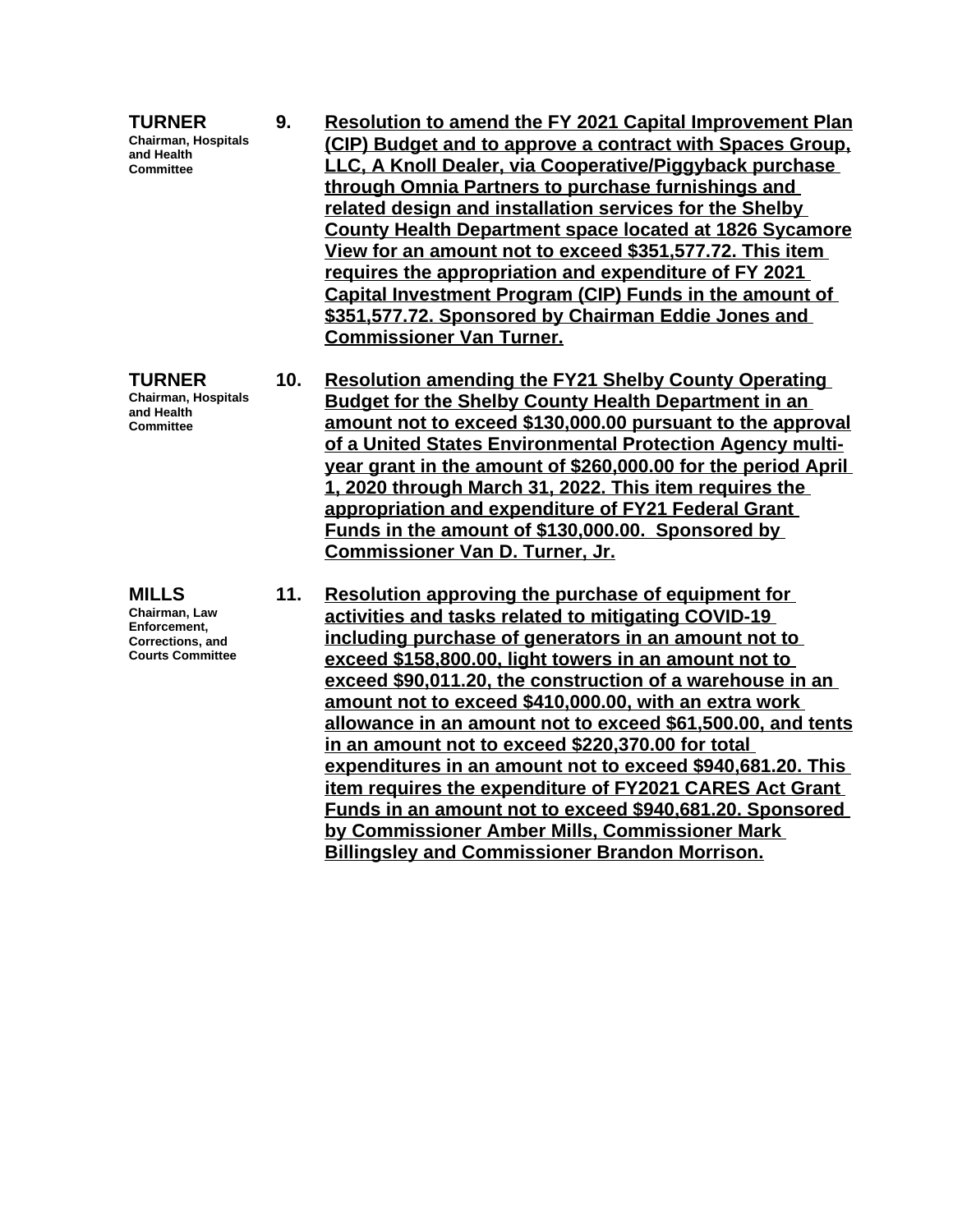| <b>MILLS</b><br>Chairman, Law<br>Enforcement,<br>Corrections, and<br><b>Courts Committee</b>        | 12. | <b>Resolution approving a grant award from the Tennessee</b><br>Department of Safety and Homeland Security to the Shelby<br><b>County Emergency Management &amp; Homeland Security</b><br>Agency for the performance period of September 1, 2019<br>through April 30, 2022, amending the FY2021 Operating<br>Budget in the amount of \$471,244.00 and approving the<br>purchase of a mobile command trailer in an amount not to<br>exceed \$259,939.12. This item requires the appropriation<br>and expenditure of FY 2021 Federal thru State Grant Funds<br>in the amount of \$471,244.00 under the U.S. Department of<br><b>Homeland Security Grant Programs. Sponsored by</b><br><b>Commissioner Amber Mills and Commissioner Mark</b><br><b>Billingsley.</b> |
|-----------------------------------------------------------------------------------------------------|-----|------------------------------------------------------------------------------------------------------------------------------------------------------------------------------------------------------------------------------------------------------------------------------------------------------------------------------------------------------------------------------------------------------------------------------------------------------------------------------------------------------------------------------------------------------------------------------------------------------------------------------------------------------------------------------------------------------------------------------------------------------------------|
| <b>MILLS</b><br>Chairman, Law<br>Enforcement,<br><b>Corrections, and</b><br><b>Courts Committee</b> | 13. | Resolution approving a one-time, non-recurring grant<br>agreement with the Mid-South Chapter American Red<br>Cross in the amount of \$150,000.00 for COVID-19 Antibody<br>Testing. This item requires the expenditure of FY2021<br><b>CARES Act Funds in the amount of \$150,000.00. Sponsored</b><br>by Commissioner Amber Mills, Commissioner Van Turner,<br><b>Commissioner Mark Billingsley, Commissioner Edmund</b><br>Ford, Jr., and Commissioner Brandon Morrison.                                                                                                                                                                                                                                                                                        |
| <b>SAWYER</b><br><b>Chairman, Education</b><br>Committee                                            | 14. | <b>Resolution ratifying amendments by the Shelby County</b><br><b>Board of Education to their Capital Improvement Projects</b><br>(CIP) Budget for Fiscal Year 2021, as adopted by the Shelby<br>County Board of Education on August 25, 2020, with a<br>decrease in the amount of \$4,387,823.00 and a<br>reappropriation of existing project funds in the amount of<br>\$254,000.00. This resolution does not increase the<br>approved FY 2021 funding level from Shelby County<br>Government. Sponsored by Commissioner Michael Whaley.                                                                                                                                                                                                                       |
| <b>SAWYER</b><br><b>Chairman, Education</b><br>Committee                                            | 15. | <b>Resolution ratifying amendments by the Shelby County</b><br><b>Board of Education increasing their Operating Budget for</b><br>Fiscal Year 2021 in the amount of \$37,256,148.00, as<br>adopted by the Shelby County Board of Education on<br>August 25, 2020. This resolution does not increase the<br>approved FY2021 funding level from Shelby County<br>Government. Sponsored by Commissioner Michael Whaley.                                                                                                                                                                                                                                                                                                                                             |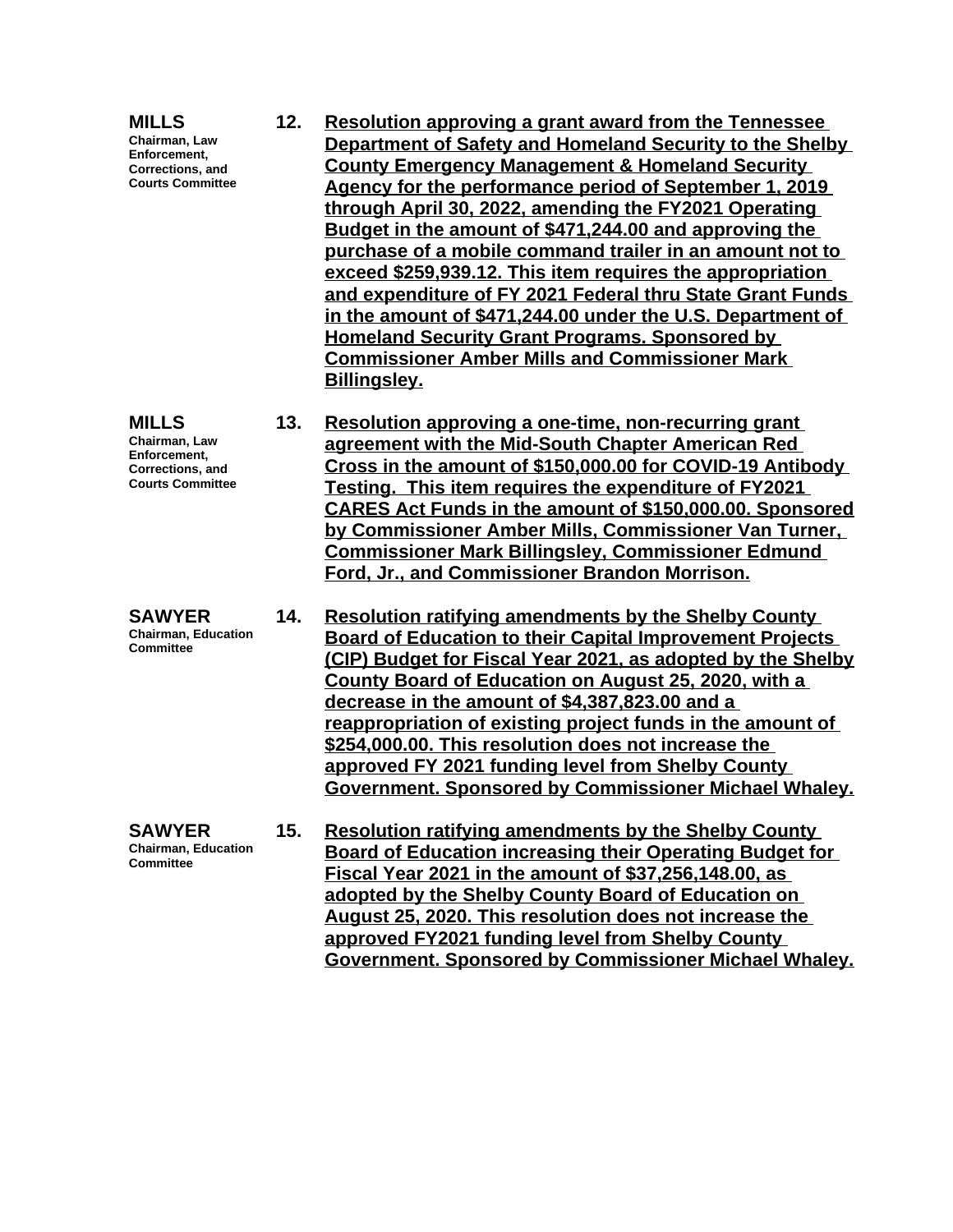|  | <b>SAWYER</b><br><b>Chairman, Education</b><br><b>Committee</b> | 16. | Resolution approving an amendment to Exhibit C of the<br>grant contract with First 8 Memphis, LLC as the Fiscal<br>Agent currently overseeing a program for Comprehensive<br>and Universal Needs-Based Pre-Kindergarten ("PRE-K")<br>Education, and appropriating \$8,000,000.00 from the<br><b>FY2021 Operating Budget. This item requires the</b><br>appropriation and expenditure of FY 2021 General Funds.<br><b>Sponsored by Commissioner Michael Whaley</b><br><b>Commissioner Tami Sawyer, Commissioner Mark</b><br><b>Billingsley and Commissioner Willie Brooks.</b> |
|--|-----------------------------------------------------------------|-----|-------------------------------------------------------------------------------------------------------------------------------------------------------------------------------------------------------------------------------------------------------------------------------------------------------------------------------------------------------------------------------------------------------------------------------------------------------------------------------------------------------------------------------------------------------------------------------|
|--|-----------------------------------------------------------------|-----|-------------------------------------------------------------------------------------------------------------------------------------------------------------------------------------------------------------------------------------------------------------------------------------------------------------------------------------------------------------------------------------------------------------------------------------------------------------------------------------------------------------------------------------------------------------------------------|

**JONES Chairman, General Government Committee**

**17. Resolution approving the Election of Notaries Public for appointment and/or reappointment for Shelby County, Tennessee. Sponsored by Commissioner Mark Billingsley.**

**Approval of the Consent Agenda**

### *R E G U L A R A G E N D A*

#### **Elections, Appointments, and Confirmations**

#### **Ordinances**

**MILLS**

**Chairman, Law Enforcement, Corrections, and Courts Committee** **18. ORDINANCE - SECOND READING - Ordinance to: 1) amend Personnel Policy No. 402 in order to disqualify applicants from Public Safety positions if prior work history depicts termination for excessive use of force; 2) request that the Shelby County Sheriff's Office seeks revocation of Peace Officer Standards and Training (POST) Certification for deputies terminated or disciplined for excessive use of force in violation of the POST Commission's Rules and Regulations; and 3) establish a tracking system of Public Safety Officers terminated or disciplined for use of excessive force. Sponsored by Commissioner Tami Sawyer, Commissioner Mickell Lowery and Commissioner Van D. Turner, Jr. (SENT DOWN WITHOUT RECOMMENDATION IN SEPTEMBER 23, 2020 COMMITTEE MEETING)**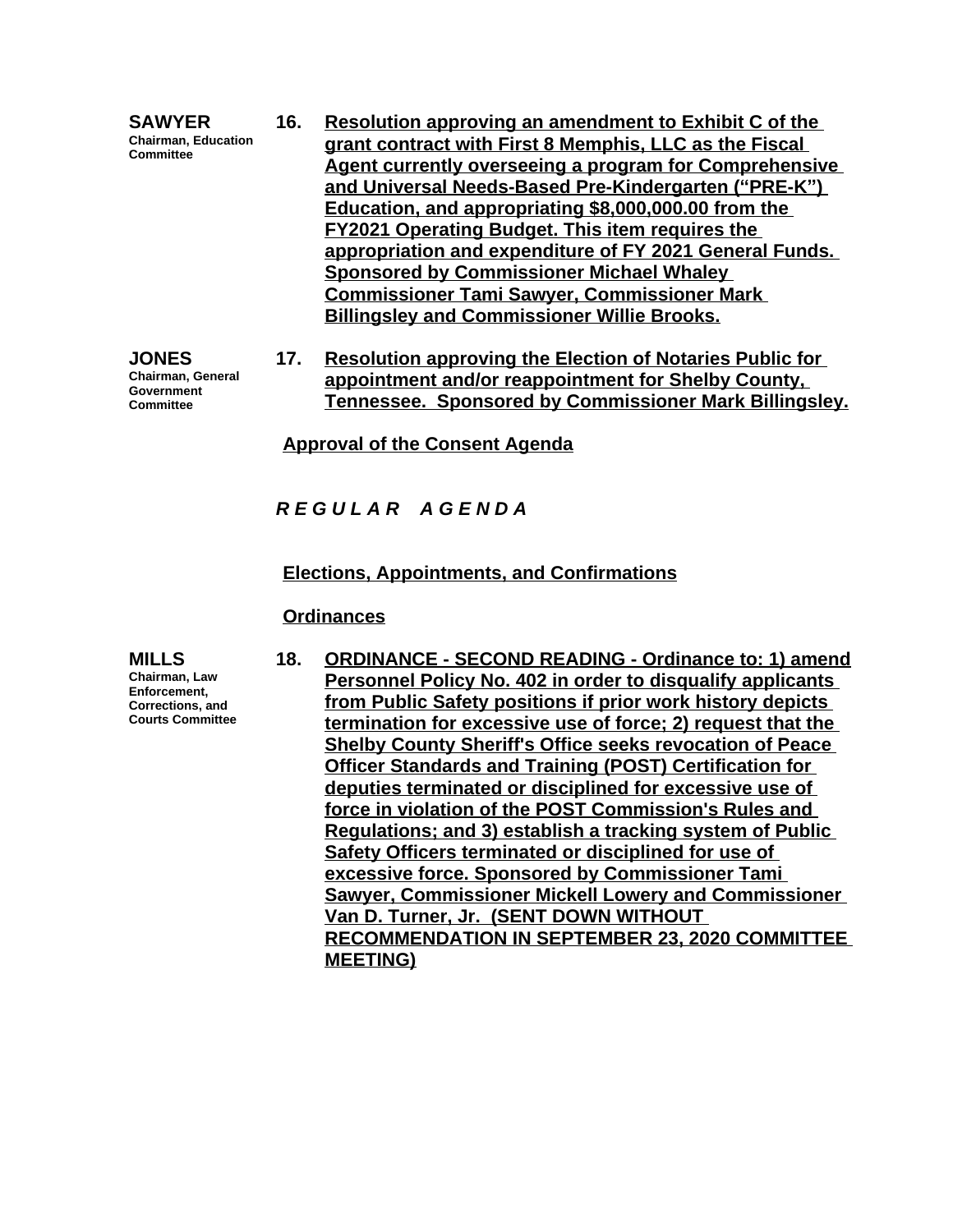**MILLS Chairman, Law Enforcement, Corrections, and Courts Committee**

**MILLS Chairman, Law Enforcement, Corrections, and Courts Committee**

**MILLS Chairman, Law Enforcement, Corrections, and Courts Committee**

- **19. ORDINANCE SECOND READING An ordinance to amend the Shelby County Code of Ordinances by amending Chapter 34-Public Safety to: (1) create a new article and (2) create special authorization and use limitation for Military equipment and weaponry for Shelby County Law Enforcement Agencies. Sponsored by Commissioner Van D. Turner, Jr., Commissioner Reginald Milton, Commissioner Mickell Lowery, and Commissioner Tami Sawyer. (SENT DOWN WITHOUT RECOMMENDATION IN SEPTEMBER 23, 2020 COMMITTEE MEETING)**
- **20. ORDINANCE SECOND READING Ordinance amending Personnel Policy No. 703, in order to prohibit Public Safety Officers, including without limitation, Deputy Sheriffs, Deputy Jailers, Corrections Officers, from: using excessive force in the use of chemical agents, like tear gas, in the scope of their employment with Shelby County Government. Sponsored by Commissioner Tami Sawyer. (AMENDED AND SENT DOWN WITHOUT RECOMMENDATION IN SEPTEMBER 23, 2020 COMMITTEE MEETING)**
- **21. ORDINANCE SECOND READING Ordinance amending Personnel Policy No. 703 in order to prohibit fraternization with inmates. Sponsored by Commissioner Tami Sawyer. (BIFURCATED AND SENT DOWN WITHOUT RECOMMENDATION IN SEPTEMBER 23, 2020 COMMITTEE MEETING)**

#### **Zoning and Subdivisions**

**BROOKS**

**Chairman, Land Use, Planning, Transportation, and Code Enforcement Committee**

**22. Resolution approving the appeal of Britton White seeking to overturn the action of the Memphis & Shelby County Land Use Control Board approving a five-year time extension for an existing Sand and Gravel Mining Operation at the subject property Municipally known as 10769 Millington-Arlington Road, known as Case Number SUP 09-217 CO correspondence. Sponsored by Commissioner Edmund Ford, Jr.**

**Reports and/or Resolutions for Standing Committees**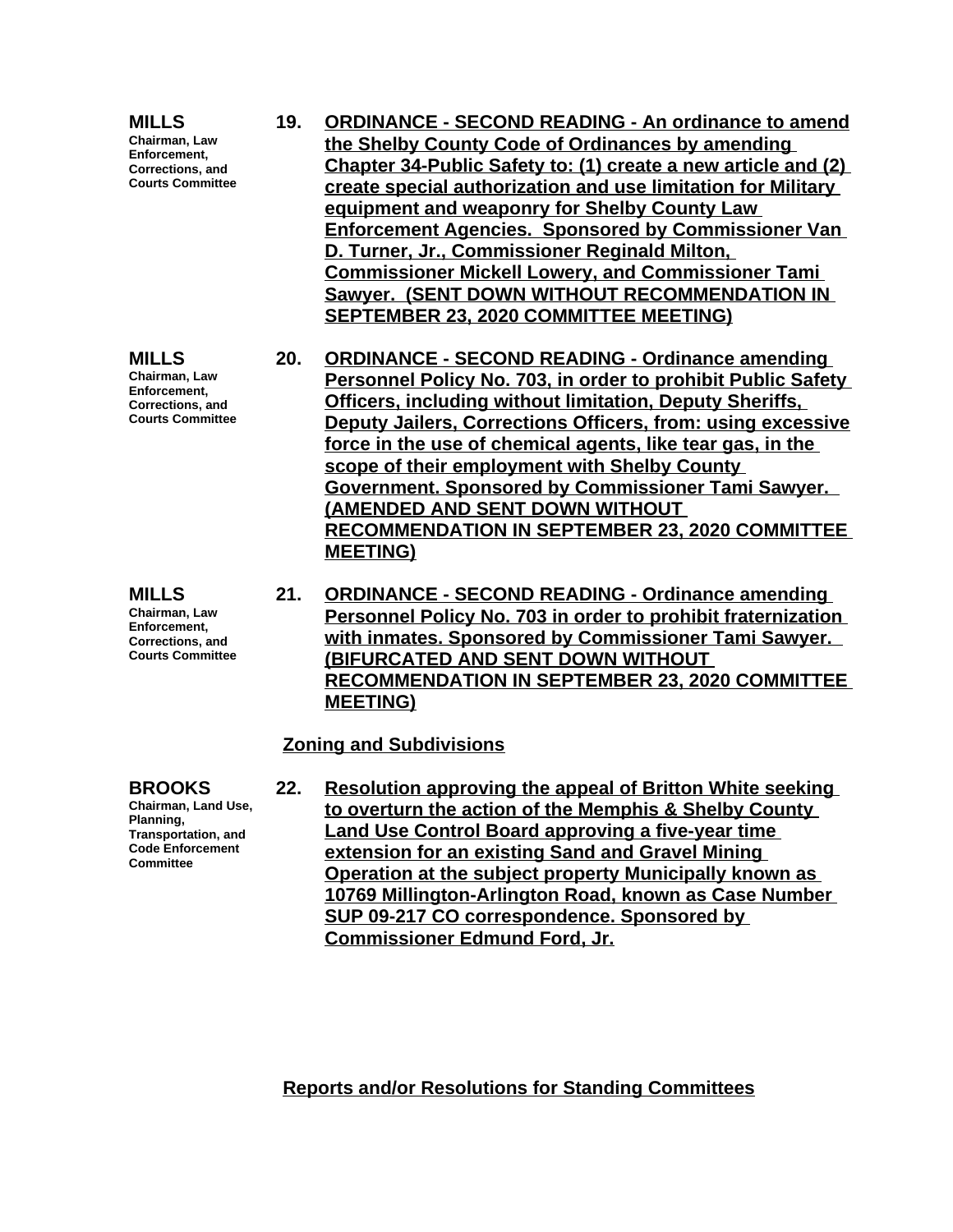| <b>FORD</b><br>Chairman, Budget<br>and Finance<br><b>Committee</b>        | 23. | Resolution approving the purchase of voting equipment<br>and related software and services from Elections System<br>and Software, LLC for the Shelby County Election<br>Commission in an amount not to exceed \$5,815,405.00, and<br>to amend the Pay-As-You-Go Capital Improvement<br>Program in the amount of \$2,410,000.00 to accept and<br>utilize expected reimbursement funds from the State of<br>Tennessee, Office of Elections. This item requires the<br>appropriation and expenditure of FY 2021 Pay-As-You-Go<br>Capital Improvement Program (CIP) Funds in an amount<br>not to exceed \$5,815,405.00. Sponsored by Commissioner<br>Van Turner. (SENT DOWN WITHOUT RECOMMENDATION<br>IN SEPTEMBER 23, 2020 COMMITTEE MEETING) |
|---------------------------------------------------------------------------|-----|--------------------------------------------------------------------------------------------------------------------------------------------------------------------------------------------------------------------------------------------------------------------------------------------------------------------------------------------------------------------------------------------------------------------------------------------------------------------------------------------------------------------------------------------------------------------------------------------------------------------------------------------------------------------------------------------------------------------------------------------|
| <b>FORD</b><br><b>Chairman, Budget</b><br>and Finance<br><b>Committee</b> | 24. | <b>Resolution receiving and filing the August 2020 Monthly</b><br><b>Comprehensive Financial update report entitled "Shelby</b><br><b>County Government Monthly Commission Division Report</b><br>for the year ending June 30, 2021". Sponsored by<br><b>Commissioner Edmund H. Ford, Jr. (AMENDED IN</b><br><b>SEPTEMBER 23, 2020 COMMITTEE MEETING)</b>                                                                                                                                                                                                                                                                                                                                                                                  |
| <b>FORD</b><br><b>Chairman, Budget</b><br>and Finance<br><b>Committee</b> | 25. | <b>Resolution amending Resolution No. 19, adopted on July</b><br>13, 2020, entitled "Resolution to re-establish a Hiring<br><b>Freeze including the elimination of certain salary actions,</b><br>i.e., Reclassifications, Salary Adjustments, and<br>Promotions, and provide a process to allow for necessary<br>exceptions to same", to lift the Fiscal Year 2021 (FY21)<br><b>Hiring Freeze and eliminate the need for County</b><br><b>Commission approval for Budget neutral Personnel Salary</b><br><b>Actions. Sponsored by Chairman Eddie S. Jones, Jr.</b><br>(SENT DOWN WITHOUT RECOMMENDATION IN<br><b>SEPTEMBER 23, 2020 COMMITTEE MEETING)</b>                                                                                |
| <b>FORD</b><br><b>Chairman, Budget</b><br>and Finance<br>Committee        | 26. | Resolution amending Resolution No. 19, adopted on July<br>13, 2020, entitled "Resolution to re-establish a Hiring<br>Freeze including the elimination of certain salary actions,<br>i.e., Reclassifications, Salary Adjustments, and<br>Promotions, and provide a process to allow for necessary<br>exceptions to same", to continue the Hiring Freeze while<br>amending such Resolution to revise the composition of the<br><b>Hiring Freeze Committee. Sponsored by Commissioner</b><br>Mick Wright, Commissioner Willie F. Brooks, Jr., and<br><b>Commissioner Brandon Morrison. (ADD-ON AND SENT</b><br>DOWN WITHOUT RECOMMENDATION IN SEPTEMBER 23,<br><b>2020 COMMITTEE MEETING)</b>                                                 |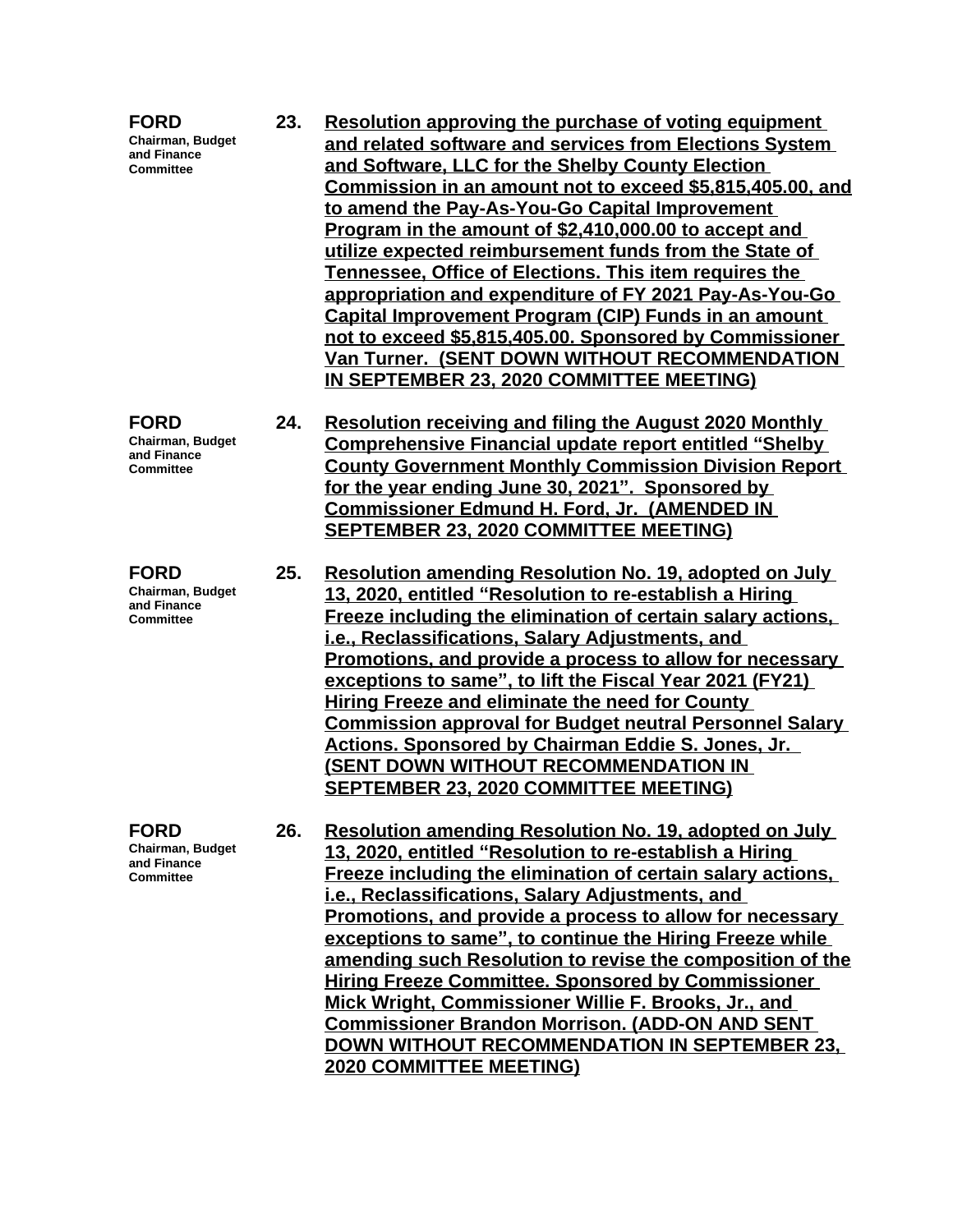| <b>TURNER</b><br><b>Chairman, Hospitals</b><br>and Health<br><b>Committee</b>     | 27. | <b>Resolution establishing a Shelby County Board of Health</b><br>as governed by Tennessee Code Annotated Section 68-2-<br>601 Et Seg. to advise the Shelby County Health Department<br>in matters of Public Health and Public Health Emergencies.<br>Sponsored by Commissioner Van D. Turner, Jr.,<br>Commissioner Willie F. Brooks, Jr., Commissioner Mickell<br>Lowery, and Chairman Eddie S. Jones, Jr., and<br><b>Commissioner Tami Sawyer. (SENT DOWN WITHOUT</b><br><b>RECOMMENDATION IN SEPTEMBER 23, 2020 COMMITTEE</b><br><b>MEETING)</b>                                                                                                     |
|-----------------------------------------------------------------------------------|-----|---------------------------------------------------------------------------------------------------------------------------------------------------------------------------------------------------------------------------------------------------------------------------------------------------------------------------------------------------------------------------------------------------------------------------------------------------------------------------------------------------------------------------------------------------------------------------------------------------------------------------------------------------------|
| <b>TURNER</b><br>Chairman, Hospitals<br>and Health<br><b>Committee</b>            | 28. | Resolution approving the loan of surplus laboratory items<br>to Lemoyne-Owen College Division of Natural and<br><b>Mathematic Sciences and the University of Tennessee</b><br>Health Science Center in furtherance of their missions to<br>advanced science and research for a period beginning<br>October 1, 2020 through June 30, 2025, with five options to<br>renew. Sponsored by Commissioner Mickell Lowery,<br><b>Commissioner Edmund Ford, Jr., and Commissioner</b><br><b>Reginald Milton. (SUBSTITUTED AND AMENDED IN</b><br><b>SEPTEMBER 23, 2020 COMMITTEE MEETING)</b>                                                                     |
| <b>JONES</b><br><b>Chairman, General</b><br><b>Government</b><br><b>Committee</b> | 29. | <b>Resolution amending Resolution No. 6 entitled "Resolution</b><br>to strongly urge the Mayor's Administration to present to<br>the Shelby County Board of Commissioners a Healthcare<br>agreement that includes In-Network options for all major<br>hospitals/systems and offers a low-cost "Basic Option" for<br>County employees," adopted on June 8, 2020, in order to<br>urge the Mayor's Administration to incorporate a cost<br>benefits analysis into the Healthcare vendor selection<br>process. Sponsored by Commissioner Brandon Morrison.<br><u>(SENT DOWN WITH UNFAVORABLE RECOMMENDATION</u><br>IN SEPTEMBER 23, 2020 COMMITTEE MEETING) |
|                                                                                   | 30. | <b>Resolution amending Resolution No. 8, adopted on August</b><br>10, 2020, entitled "Resolution approving service provider<br>contracts with United Housing Inc., and Habitat For<br><b>Humanity of Greater Memphis in an amount not to exceed</b><br>\$300,000.00, upon execution through December 30, 2020<br>for the nurnese of providing home repairs and                                                                                                                                                                                                                                                                                          |

**for the purpose of providing home repairs and improvements for seniors and those living with disabilities in Shelby County" to increase the contract aggregate amount not to exceed \$600,000.00. Sponsored by Chairman Eddie Jones. (ADD-ON FOR CONSIDERATION IN SEPTEMBER 28, 2020 COMMISSION MEETING)**